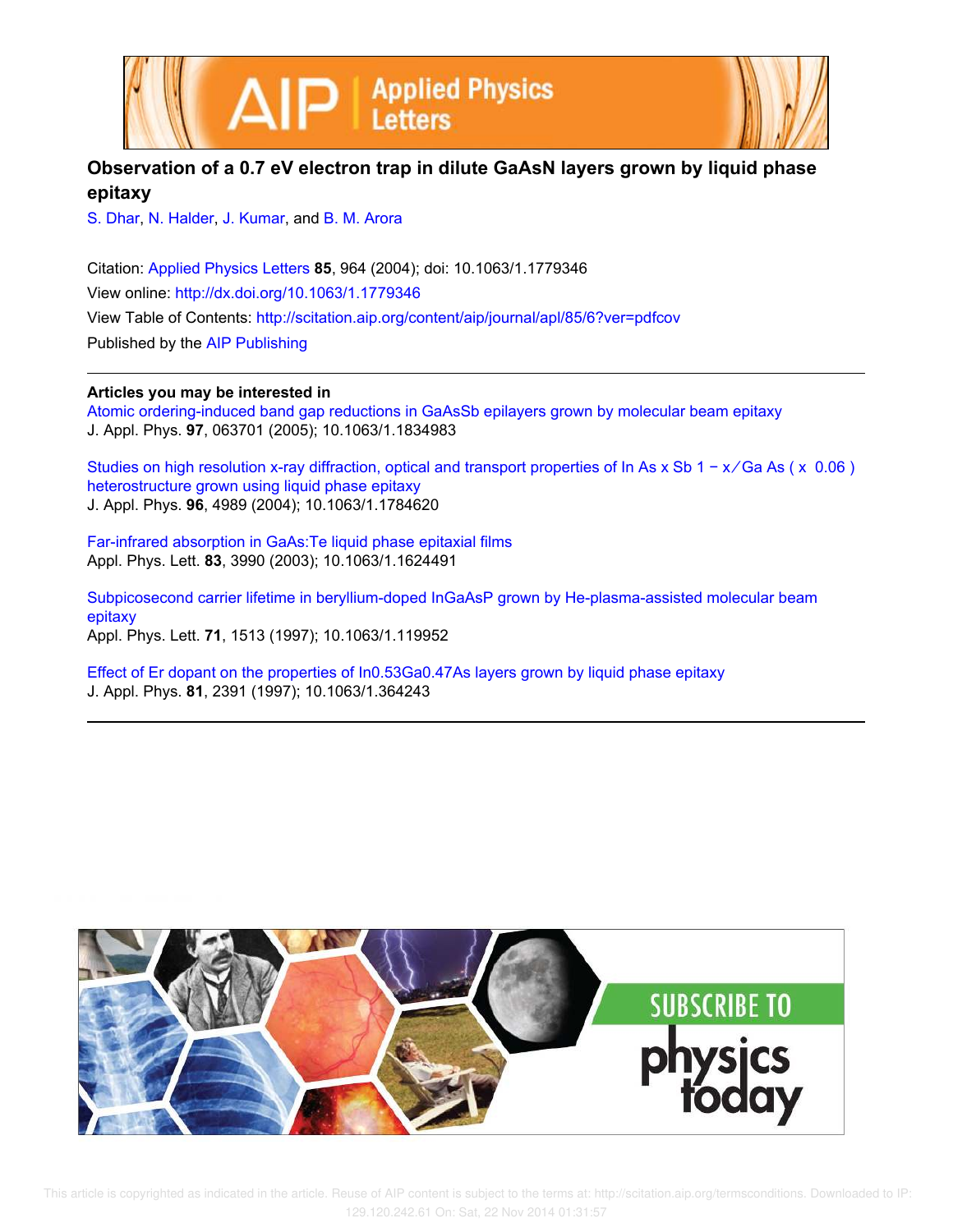## **Observation of a 0.7 eV electron trap in dilute GaAsN layers grown by liquid phase epitaxy**

S. Dhar<sup>a)</sup> and N. Halder

*Department of Electronic Science, University of Calcutta, 92, A. P. C. Road, Kolkata 700009, India*

J. Kumar

*Crystal Growth Centre, Anna University, Chennai 600025, India*

B. M. Arora

*Tata Institute of Fundamental Research, Homi Bhabha Road, Mumbai 400005, India*

(Received 24 March 2004; accepted 16 June 2004)

The growth of GaAsN layers by liquid phase epitaxy, using polycrystalline GaN as the source of nitrogen, is reported. The presence of nitrogen in the grown layer is indicated by a nitrogen-related shoulder in the Fourier transform absorption spectrum and a resultant band-gap reduction of 90 meV is measured by optical transmission and photocurrent techniques. Data from photocurrent and photocapacitance measurements show the presence of a 0.7 eV electron trap in the material which originates due to nitrogen. Compared with earlier published data on GaAsN, grown by other techniques, the trap is tentatively related to (N–N) defects at As sites. © *2004 American Institute of Physics*. [DOI: 10.1063/1.1779346]

Dilute III–V nitrides have emerged as a kind of material where the band gap of the parent III–V semiconductor is substantially reduced by the incorporation of very little amounts of nitrogen. $1$  Such behavior indicates that the material has a large bowing parameter and has been a subject of intensive theoretical investigation. From the application point of view, dilute nitrides show the promise of their use in the fabrication of lasers with suitably tailored wavelengths. Several III–V dilute nitrides have been grown so far, such as,  $GaAsN<sup>2</sup>$  InPN,<sup>3</sup> AlGaAsN,<sup>4</sup> and InGaAsN.<sup>5</sup> GaAsN and InGaAsN are being studied most for their applications in photodetectors and lasers in the 1.3–1.55  $\mu$ m range.<sup>1,6–8</sup> Molecular-beam epitaxy (MBE) and metalorganic vapor phase epitaxy techniques have been used for the growth of dilute nitrides. A major problem associated with these growth techniques is the observed degradation of the crystalline quality, as nitrogen content in the material is increased.<sup>9</sup> Ion implantation techniques have been used to incorporate nitrogen in GaAs, InP, and AlGaAs.<sup>4,10</sup> However, ion implantation is associated with increased damages on the crystal surface and less activation efficiency and pulsed laser melting has been used to partly mend the defects and to enhance nitrogen activation.<sup>11</sup>

For the past four decades, liquid phase epitaxy (LPE) has been used to grow III–V compound semiconductor layers for commercial production of lasers and light-emitting diodes (LEDs). The advantage of LPE is that it is able to produce very high-quality materials with relative ease and low cost. However, LPE has not been used for the growth of dilute nitrides although the growth of nitrogen-doped GaP and GaAsP by LPE is an early established technology for the fabrication of visible LEDs and nitrogen up to 2  $\times$ 10<sup>20</sup> cm<sup>-3</sup> could be incorporated in LPE grown GaP.<sup>12</sup> In this letter, we describe the growth of dilute GaAsN layers by LPE using polycrystalline GaN as the source of nitrogen. The presence of nitrogen in the grown layer has been shown

by a number of experiments. Our study further indicates that an electron trap is produced in the material whose origin is distinctly related to nitrogen.

Growth of the epitaxial layers was done in a horizontal LPE reactor employing the sliding boat technique. 5N purity Ga was first loaded in the growth melt and etch melt bins of the boat and baked at  $750-800$  °C for  $10-15$  h under Pddiffused ultrapure hydrogen flow to reduce the residual impurities and the dissolved oxygen in Ga. Next, precisely weighted quantity of polycrystalline GaN powder was added to Ga in the growth bin and baked again at  $750\degree$ C for  $2-3$  h to completely dissolve GaN in Ga. Polycrystalline GaN, used in this work, was grown at Crystal Growth Centre, Anna University, Chennai by a chemical vapor deposition technique. Finally, the mixture of GaN and Ga was moved over a polycrystalline GaAs wafer to saturate the melt with As at the growth temperature. Since nitrogen has the tendency to outdiffuse at high temperatures, temperature of growth was typically kept within 750 °C. Growth was done on  $\langle 100 \rangle$ oriented semiinsulating or  $n^+$ -GaAs substrates under a melt supersaturation of  $8-10$  °C and a cooling ramp of  $0.4-0.5$  °C/min. The grown layers were mirror smooth and free from any surface defects, as observed under a *Nomarski Interference Contrast* microscope.

The material was first characterized by Fourier transform infrared (FTIR) absorption measurements at room temperature. Figure 1 shows a typical absorption plot. The shoulder observed at 471 cm−1 is known to be due to the local vibrational mode of nitrogen at As site in GaAs.<sup>13</sup> Since LPE GaAs is grown under a hydrogen ambient in a pure carbon boat, the observed signature of nitrogen is due to that incorporated from the GaN containing melt.

In order to get an estimate of the nitrogen content in the material, infrared transmission measurements were done at room temperature on thinned samples with the substrate face polished. A typical transmission spectrum is shown in Fig. 2. Infrared absorption edge is found to be located at 915 nm, which corresponds to a material band gap of 1.35 eV. The room-temperature band gap of GaAs is 1.44 eV and hence

This article is copyrighted as indicated in the article. Reuse of AIP content is subject to the terms at: http://scitation.ajp.org/termsconditions. Downloaded to IP:<br>2004 American Institute of Physics<br>2004 American Institu

<sup>&</sup>lt;sup>a)</sup>Electronic mail: sdhar  $25@$ yahoo.co.in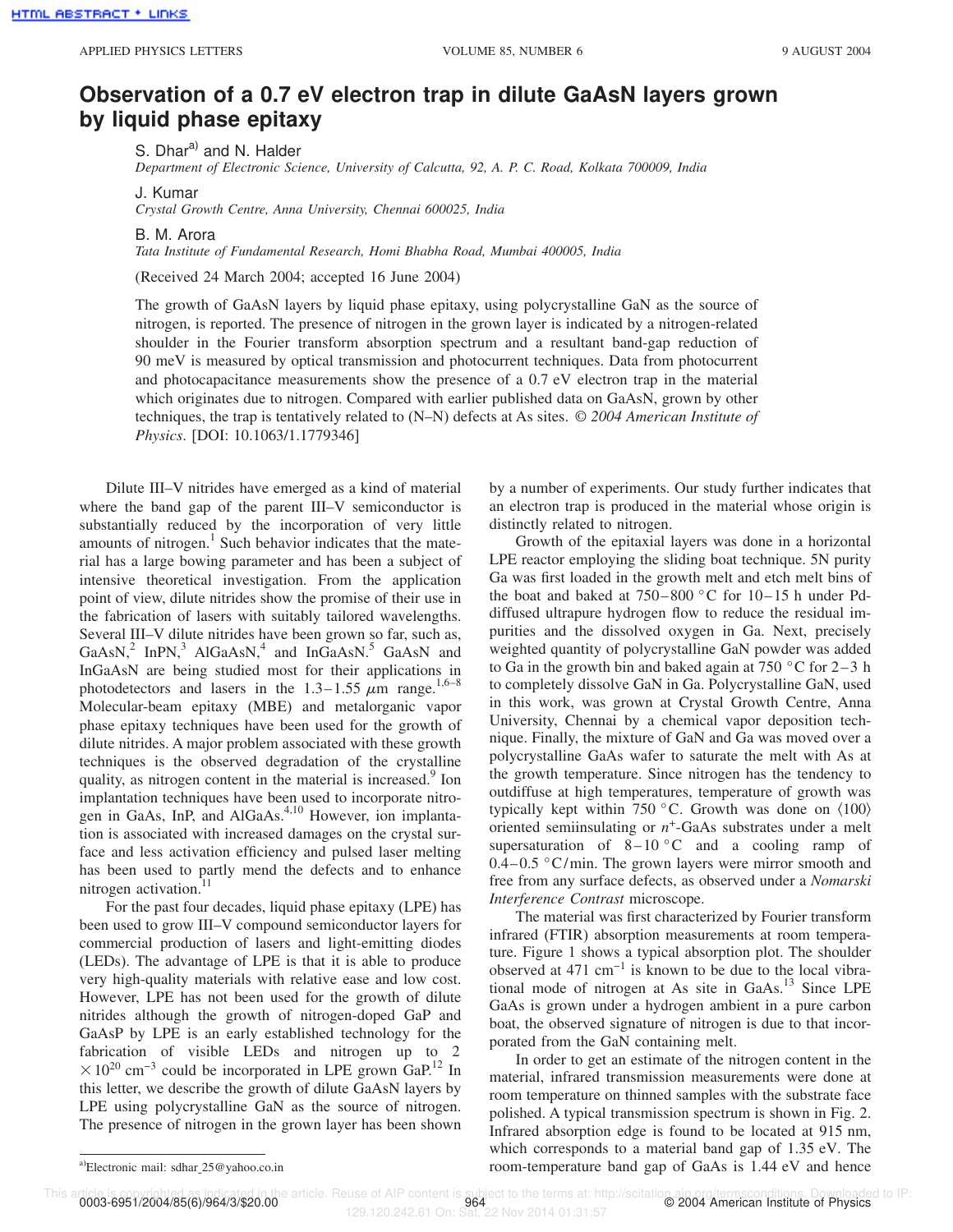

FIG. 1. FTIR absorption spectrum for LPE GaAsN.

the band-gap reduction by nitrogen incorporation is 90 meV, indicating about 0.5% nitrogen in the material.

To further establish our results, we have performed room-temperature photocurrent experiments on thin gold Schottky barrier diodes, deposited on the layer surface. Light from a tungsten halogen lamp, dispersed by an *Oriel 0.25 meter* monochromator was focussed on the gold film and the resultant photocurrent of the device, held at −1 V reverse bias, was monitored in a *Keithley model 236 Source-Measure unit*. Figure 3 shows the variation of reverse photocurrent of the device with incident photon energy. The prominent photocurrent peak at 1.3 eV is obviously due to the band edge absorption in the material. Hence, the material band gap is 1.3 eV, in agreement with that obtained from the optical transmission experiment. We also observe a second photocurrent peak at 0.7 eV photon energy. This is not due the to second-order dispersed light from the monochromator as we have used a cutoff filter to block all second-order dispersed beams falling on the sample. The only possibility is that the



FIG. 3. Room-temperature photocurrent spectrum for LPE GaAsN.

observed photocurrent rise is due to carrier emission from a deep level at a depth of 0.7 eV with respect to either the conduction band or the valence band.

In the next step, photocapacitance experiments were done on the same Schottky barrier diodes, held at 10 K. The sample was mounted on the cold head of an *APD Cryogenics Displex* closed-cycle helium cryogenic system and illumination was provided through a sealed quartz window. The diode was cooled in the dark down to 10 K and then subjected to a reverse bias of −1 V. At this stage, the device was illuminated with photons in the energy range 0.6–1.5 eV and the corresponding variation of capacitance was recorded in a *MSI Electronics* capacitance meter. The resultant photocapacitance spectrum is shown in Fig. 4. As the energy of the incident photon is increased, photocapacitance started falling. This fall in photocapacitance is usual in LPE GaAs and is attributed to emission from the hole traps A and B located at energies 0.4 and 0.7 eV, respectively, above the valence band.<sup>14</sup> No electron trap is reported in LPE-grown GaAs at this energy range. In our case, however, we see a sharp rise in capacitance at 0.7 eV which indicates emission from an electron trap. This result agrees with that obtained from photocurrent experiments. We have repeated the experiments on



This article is copyrighted as indicated in the article. Reuse of AIP content is subject to the terms at: http://scitation.aip.org/termsconditions. Downloaded to IP:<br>FIG. 2. Room-temperature optical transmission spectrum f FIG. 4. 10 K photocapacitance spectrum for LPE GaAsN. 129.120.242.61 On: Sat, 22 Nov 2014 01:31:57